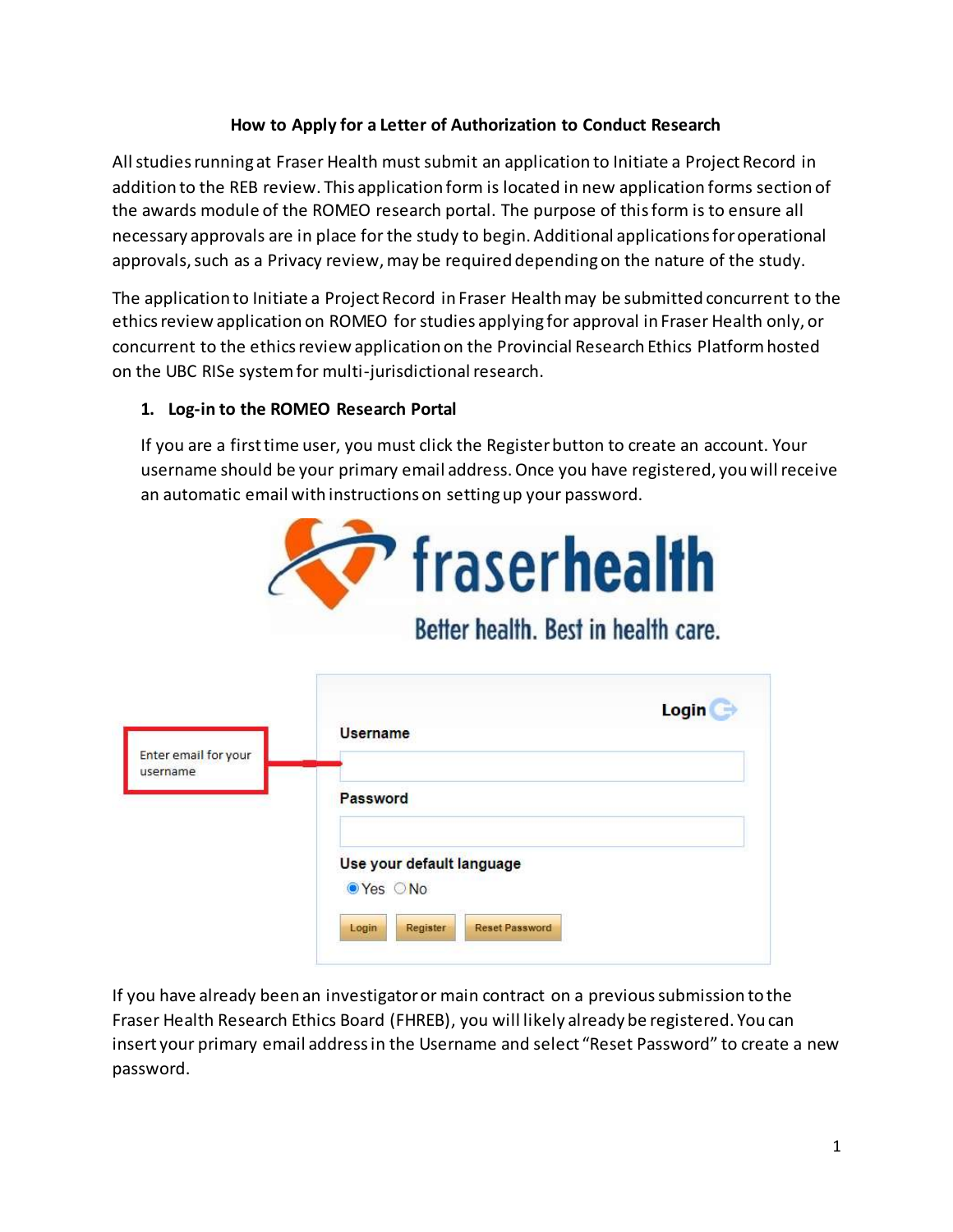## 2. **Select "Apply New"**

| <b>BACK TO</b><br>Search<br>File No.<br><b>HOME</b> | <b>fraserhealth</b><br>Better health. Best in health care.<br>$\boldsymbol{\Omega}$<br>$\overline{\phantom{a}}$ | Click here to find<br>application forms for<br>new submissions<br><b>Useful Links</b><br><b>News</b><br><b>APPLY NEW</b><br><b>OLDINIA DE</b> |
|-----------------------------------------------------|-----------------------------------------------------------------------------------------------------------------|-----------------------------------------------------------------------------------------------------------------------------------------------|
| <b>Role: Principal Investigator</b>                 |                                                                                                                 | $\overline{\phantom{a}}$                                                                                                                      |
| <b>Applications: Drafts</b>                         | (0)                                                                                                             |                                                                                                                                               |
| <b>Applications: Requiring Attention</b>            | (0)                                                                                                             |                                                                                                                                               |
| <b>Applications: Under Review</b>                   | (0)                                                                                                             | Click here for quick<br>links to the FHREB                                                                                                    |
| <b>Applications: Post-Review</b>                    | (0)                                                                                                             | consent form                                                                                                                                  |
| <b>Applications: Withdrawn</b>                      | (0)                                                                                                             | templates, guidance<br>notes, meeting dates                                                                                                   |
| <b>Events: Drafts</b>                               | (0)                                                                                                             | and more                                                                                                                                      |
| <b>Events: Requiring Attention</b>                  | (0)                                                                                                             |                                                                                                                                               |
| Reminders                                           | (0)                                                                                                             |                                                                                                                                               |
| <b>Role: Project Team Member</b>                    |                                                                                                                 |                                                                                                                                               |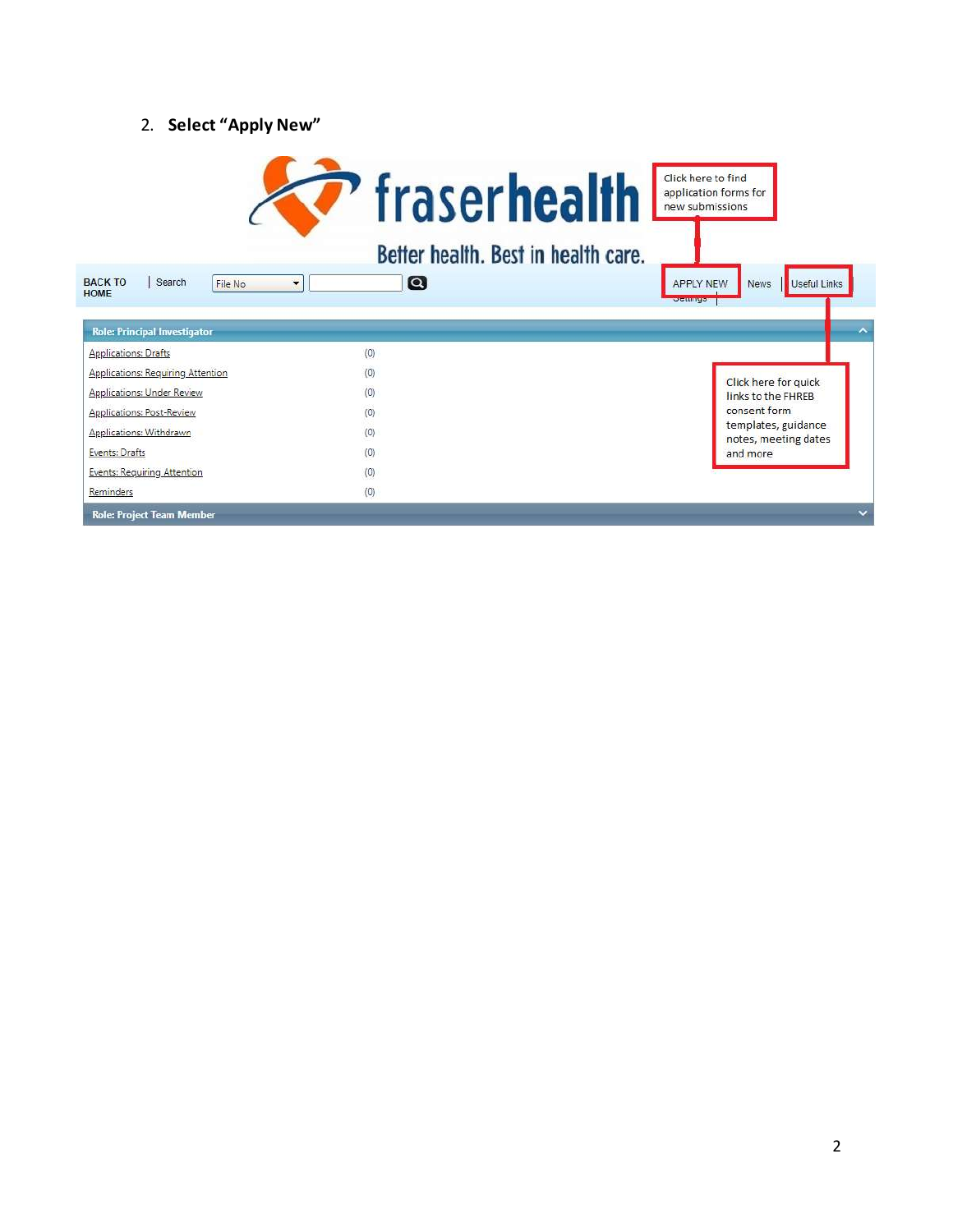**3. Select "Application to Initiate a Project Record"**

|                                                                  | Better health. Best in health care.                                                                                                                              |                                           |
|------------------------------------------------------------------|------------------------------------------------------------------------------------------------------------------------------------------------------------------|-------------------------------------------|
| <b>BACK TO</b><br>Search<br>File No.<br>HOME                     | Θ<br>٠                                                                                                                                                           | <b>APPLY NEW</b><br>Useful Links<br>News: |
| <b>New Application Forms</b><br><b>Office of Research Ethics</b> |                                                                                                                                                                  |                                           |
|                                                                  |                                                                                                                                                                  |                                           |
| Application Name                                                 | <b>Description</b>                                                                                                                                               | <b>Status</b>                             |
| Initial Application for Socio-Behavioural<br>Studies             | This application form is for initial ethics approval of social or behavioural research studies                                                                   | Open                                      |
| Initial Application for Clinical Studies                         | This application form is for initial ethics approval of clinical research studies, including chart reviews,<br>clinical research registries, and clinical trials | Open                                      |
|                                                                  |                                                                                                                                                                  |                                           |
| <b>Office of Research Services</b><br><b>Application Name</b>    | Description                                                                                                                                                      | <b>Status</b>                             |

Once you select the appropriate application form, you will be assigned a temporary Application Reference Number will the application is in draft format. This will be replaced with a permanent File Number once the application form is submitted. Please note the File Number will be different from the File Number associated with the FHREB application (if applicable).

**\*\*Note that if you have already submitted an Application to Initiate a Project Record for this study, skip to step 9\*\***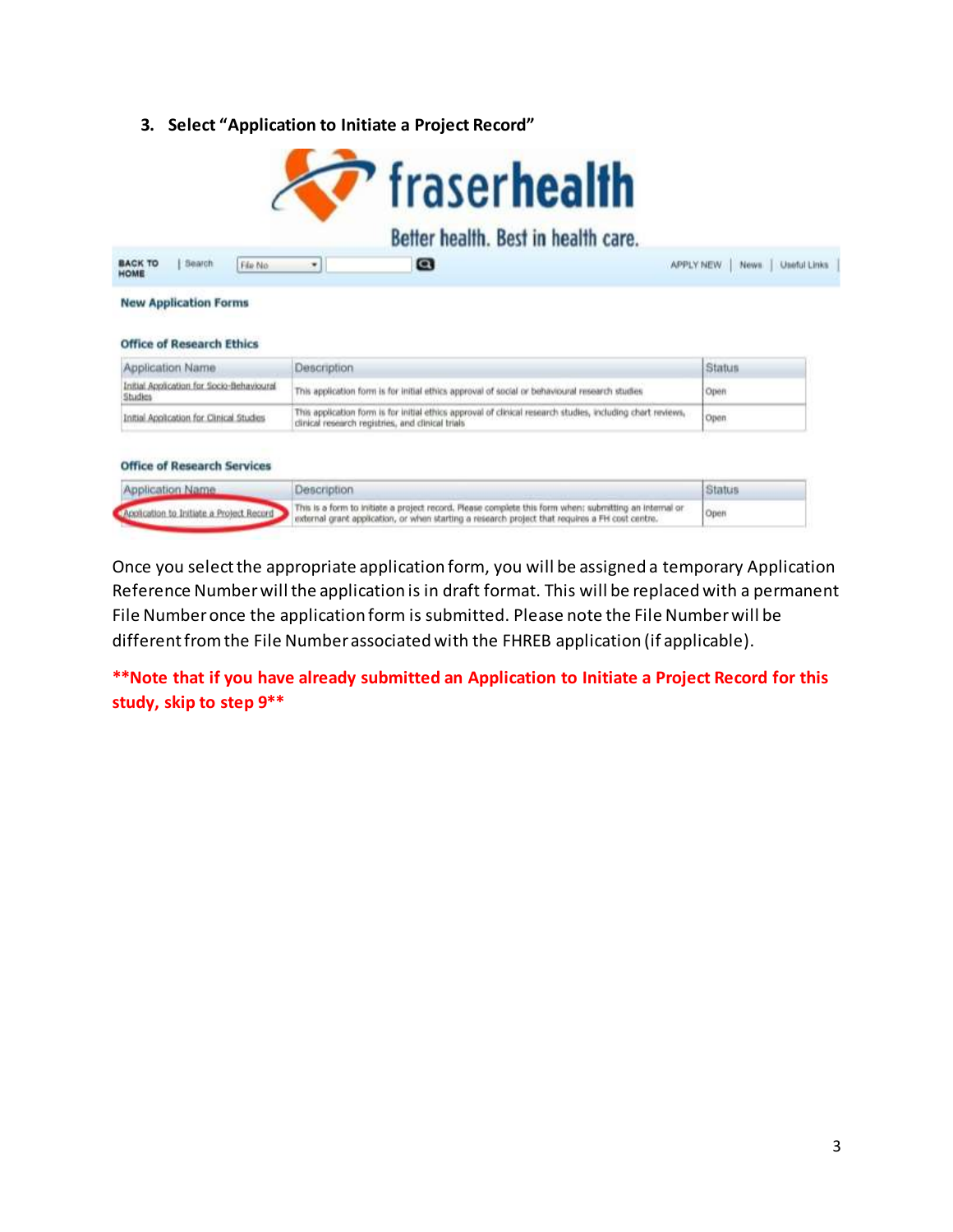## **4. Complete the Project Info Tab**

Enter the study title, start & end dates and keywords.

The Related Certifications section of this tab allows you to connect the operational and institutional approvals with the REB application in the ROMEO Research Portal.

| <b>Biologics</b>                                   | Citiar all    |                                                                                   |                     |              |
|----------------------------------------------------|---------------|-----------------------------------------------------------------------------------|---------------------|--------------|
|                                                    |               |                                                                                   |                     |              |
|                                                    |               |                                                                                   |                     |              |
|                                                    |               |                                                                                   |                     |              |
| . Click Search to attach an existing certification |               |                                                                                   |                     |              |
|                                                    |               |                                                                                   |                     |              |
|                                                    |               |                                                                                   |                     |              |
| Certification Category                             | He No         | Status                                                                            | <b>Renewal Date</b> | <b>Notas</b> |
|                                                    | <b>Bearch</b> | . Click Add New to attach a certification not yet submitted to a review committee |                     |              |

For studies with an existing REB application on ROMEO: Select "SEARCH". This will generate a list of your existing REB applications. Select the appropriate study.

| Options  | $Filo$ #     | <b>Certification Category</b> | Dzie           | <b>Status</b> | Expiry Date |
|----------|--------------|-------------------------------|----------------|---------------|-------------|
|          | $\mathbf{Y}$ | $\mathbf{V}_i$                | $\mathbf{Y}_1$ | ¥             | 司マ          |
| [Select] | 2020548      | Human Ethics                  | Test 4         | Active        | 2022/08/09  |
| (Select) | 2020544      | Human Ethics                  | Test 2         | Active        |             |
| (Select) | 2020539      | <b>Human Ethics</b>           | TEST.          | Active        |             |

For studies that have not yet applied for REB review on ROMEO: Select "ADD NEW". This will generate an open text box in which you can indicate you have not yet submitted for REB review.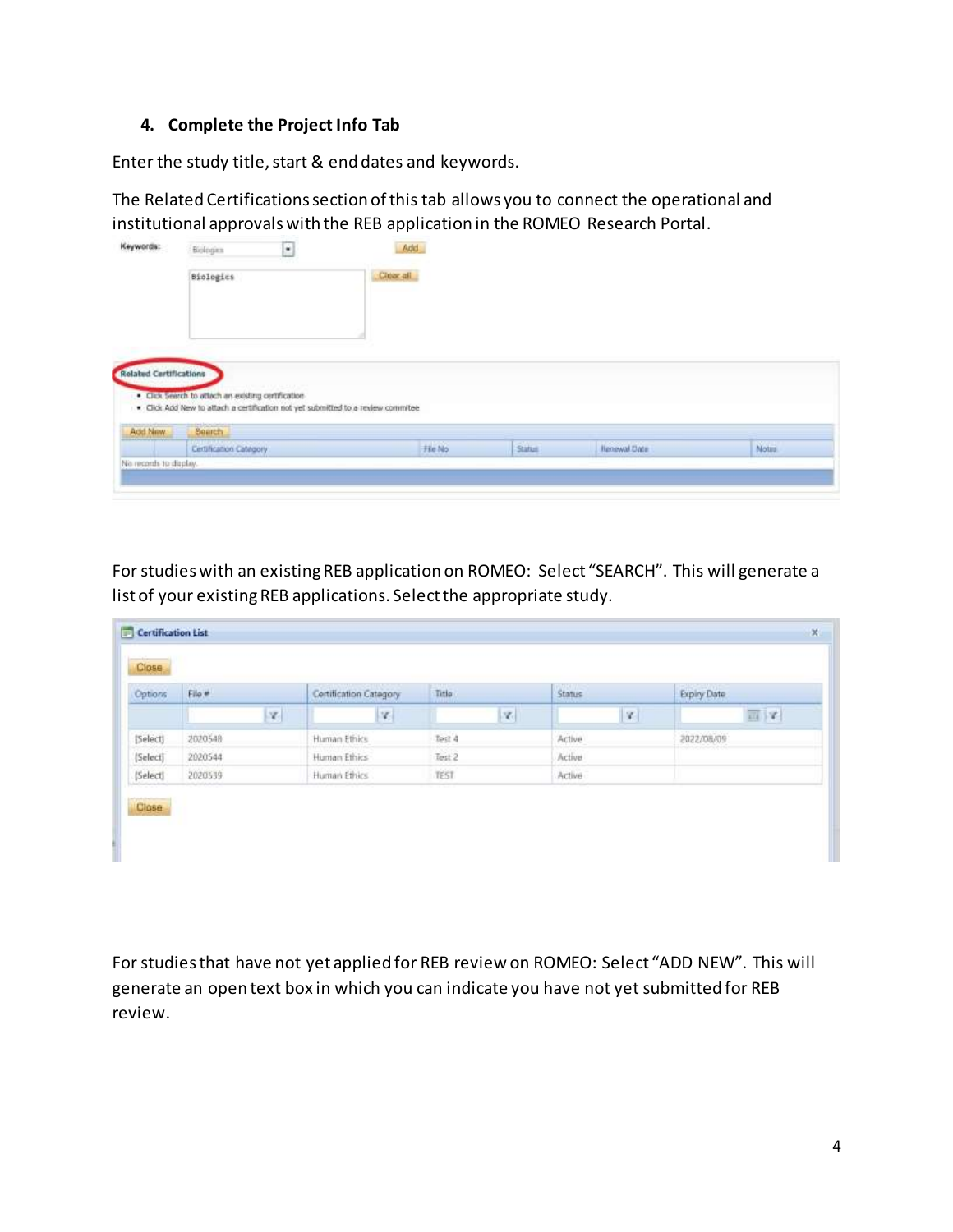For multi-jurisdictional studies that have applied for harmonized REB review on the Provincial Research Ethics Platform hosted on the UBC RISe portal: Select "ADD NEW". This will generate an open text box in which you must indicate the H-Number for the study.

| 21/08/13                                                             | 圜                                                                                                   |             |
|----------------------------------------------------------------------|-----------------------------------------------------------------------------------------------------|-------------|
| 21/12/24                                                             | 圖                                                                                                   |             |
| logics                                                               | <b>Project Certification</b><br>⊟                                                                   | $\mathbf x$ |
| logics                                                               | <b>Certification Category</b><br>Human Ethics<br>۰<br><b>Notes</b>                                  |             |
|                                                                      | Use this space to provide relative information, e.g., RISe<br>number for multi-jurisdictional files |             |
| ttach an existing<br>attach a certific<br>aarch<br>tification Catego | Save<br>Close                                                                                       |             |

#### **5. Complete the Project Team Member Tab**

The Principal Investigator's information will automatically populate with the information of the individual making the application.

| pplication Ref No: 1012       |                   |                                                       |                                |                 |            |      |               |                                                                                                                                                                                                                            | Application Form: Initial Application for Clinical Studio                                                                                                                                                                      |
|-------------------------------|-------------------|-------------------------------------------------------|--------------------------------|-----------------|------------|------|---------------|----------------------------------------------------------------------------------------------------------------------------------------------------------------------------------------------------------------------------|--------------------------------------------------------------------------------------------------------------------------------------------------------------------------------------------------------------------------------|
| Save.<br>Close:               | Print             | Export to Word                                        | Export to PDF                  | Submit Withdraw |            |      |               |                                                                                                                                                                                                                            |                                                                                                                                                                                                                                |
| Project Info                  | Project Team Info | * Initial Application for Clinical Studies            |                                | Attachments     | Approvals. | Logi | <b>Treats</b> |                                                                                                                                                                                                                            |                                                                                                                                                                                                                                |
| <b>Principal Investigator</b> |                   |                                                       |                                |                 |            |      |               |                                                                                                                                                                                                                            |                                                                                                                                                                                                                                |
|                               |                   |                                                       |                                |                 |            |      |               | PI button to search for and select an alternate researcher profile. If you load an alternate researcher profile to the PI section, be sure to reload your researcher profile to the Other Project Team Info section below. | Instructions : Do not hand type data for this section. The Principal Investigator (PE) section default populates with the researcher profile data for the project team member who creates the file. If you are not the PL, cli |
| Change.                       | <b>Chattanh</b>   | Pi can be changed at<br>any point by clicking<br>here |                                |                 |            |      |               |                                                                                                                                                                                                                            |                                                                                                                                                                                                                                |
| Prefix:                       | Dr.               | Last Name":                                           | O'Shaughnessy                  |                 |            |      | First Name"   | Sara                                                                                                                                                                                                                       |                                                                                                                                                                                                                                |
| Affiliation <sup>*</sup>      |                   | Evaluation and Research Services.                     |                                |                 | ٠          |      |               |                                                                                                                                                                                                                            |                                                                                                                                                                                                                                |
| Position:<br>Institution:     | Fraser Health     | $\blacksquare$                                        | Position can be left.<br>blank |                 |            |      |               |                                                                                                                                                                                                                            |                                                                                                                                                                                                                                |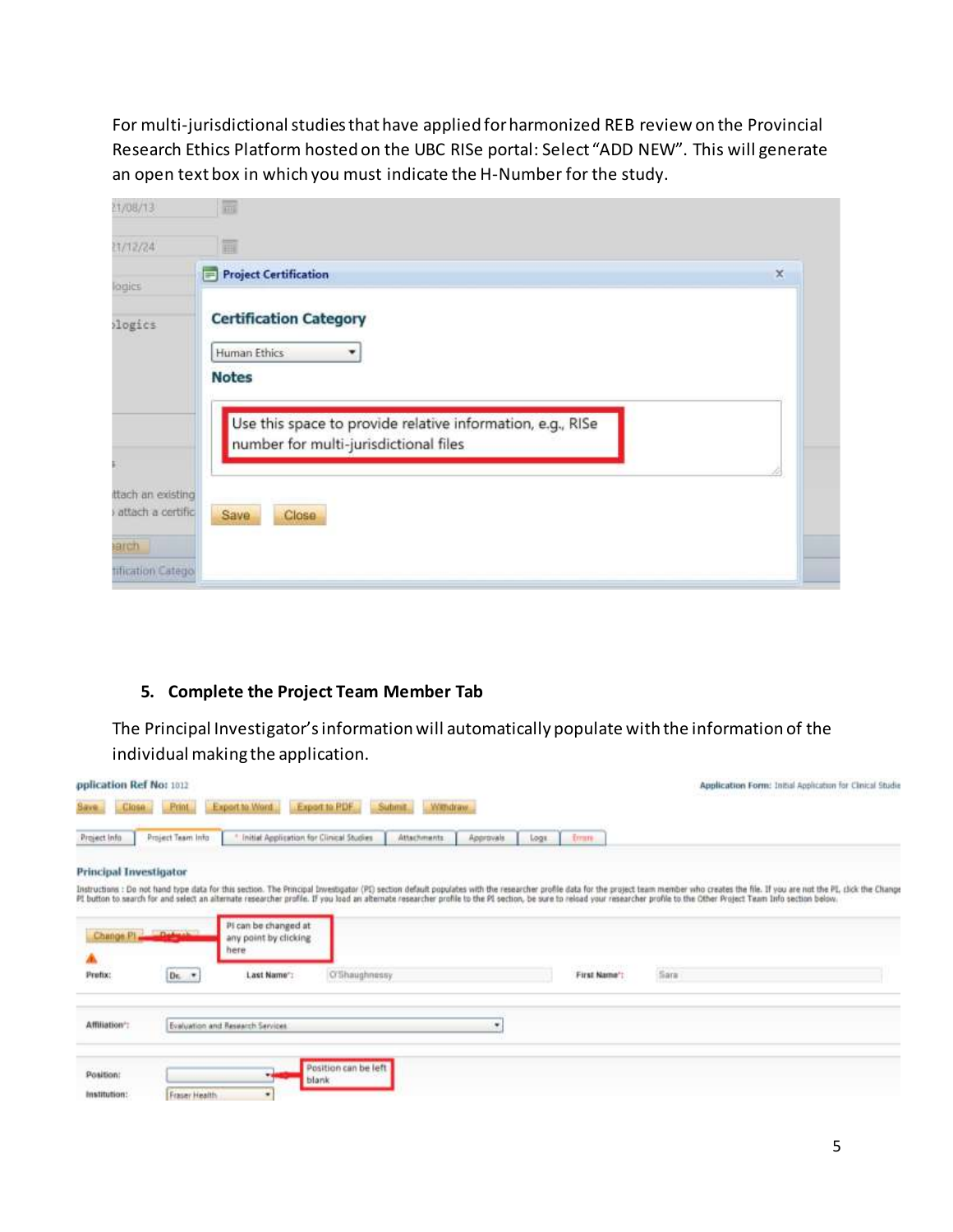All identified project team members can contribute to an application form pre-submission, but only the PI can submit an application form. If the application form has been initiated by a team member or research coordinator, the role of Principal Investigator will automatically be populated with that individual's information. This can be switched at any time using the "Change PI" function. Do not manually type in the PI's name. Once this is complete, remember to re-add yourself to the application as a team member.

Use the Add New button to find and team members to the submission. Use the Search Profiles button to find and select team members from the ROMEO portal database. Once the Team Member's profile is located, select the appropriate role in the project from the drop-down list.

| Close.<br>Save.                 |                                         |                                                                                                                                                                    |
|---------------------------------|-----------------------------------------|--------------------------------------------------------------------------------------------------------------------------------------------------------------------|
| <b>Project Team Member Info</b> |                                         |                                                                                                                                                                    |
|                                 |                                         | To add more project team members to this application form, click SEARCH PROFILES to search for and select from other researcher profiles. Click [7] for more info. |
| <b>Search Profiles</b>          | Co-investigator                         |                                                                                                                                                                    |
|                                 | Re Co-Supervisor<br>External Principal  |                                                                                                                                                                    |
|                                 | Investigator                            |                                                                                                                                                                    |
| Prefix:                         | <b>Knowledge User</b>                   | First Name:                                                                                                                                                        |
|                                 | <b>Patient Partner</b>                  |                                                                                                                                                                    |
| Attiliation:                    | Research Coordinator                    | ٠                                                                                                                                                                  |
|                                 | Research Staff                          |                                                                                                                                                                    |
|                                 | Supervisor.<br>Undergraduate Researcher |                                                                                                                                                                    |
| Role In Project:                | Co-Investigator<br>٠                    | Country:<br>٠                                                                                                                                                      |
|                                 |                                         |                                                                                                                                                                    |
| Position:                       | ٠                                       | institution:<br>٠                                                                                                                                                  |
| Email:                          |                                         | Fax:                                                                                                                                                               |
| Phone1:                         |                                         | Phone2:                                                                                                                                                            |

For this section, it is not required to include all team members on the study, only those you wish to grant online access to (e.g. those who have been designated to submit forms on behalf of the PI).

## **What Happens If I Can't Find My Team Members?**

If you cannot find this person in the database, please have them register an account.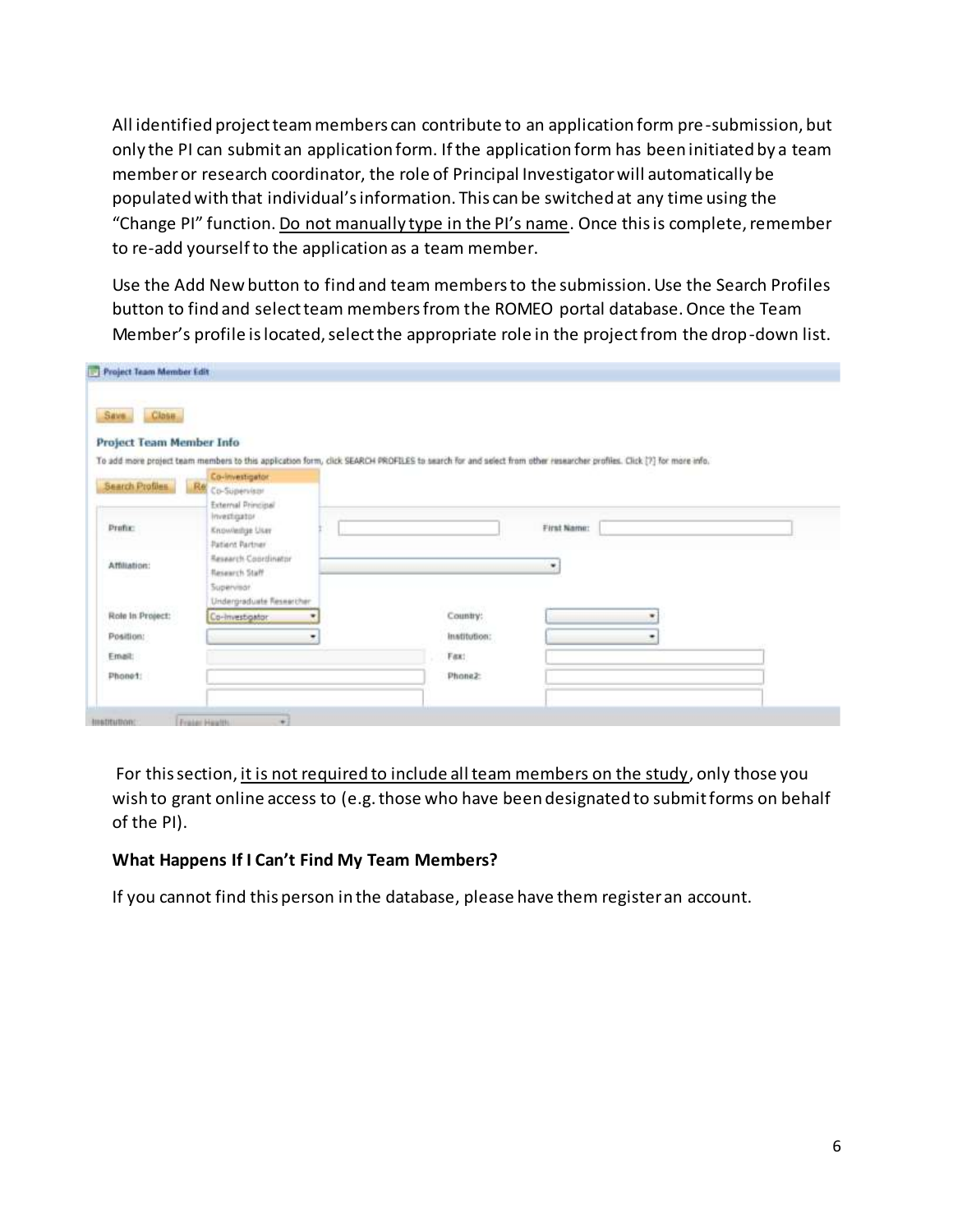### **6. Project Sponsor Tab**

Insert information about the project sponsor or funder in this section, as applicable.

| Application Ref No: 1030<br>Project Work Flow State: Pre Submission |                   | Project Title: Test                                                              |               |                                                               |             | Application Form: Acpication for Letter of Authorization to |      | <b>Conduct Research</b> |  |
|---------------------------------------------------------------------|-------------------|----------------------------------------------------------------------------------|---------------|---------------------------------------------------------------|-------------|-------------------------------------------------------------|------|-------------------------|--|
| Save<br>Close                                                       | <b>Print</b>      | Export to Word                                                                   | Export to PDF | <b>Withdraw</b><br><b>Submit</b>                              |             |                                                             |      |                         |  |
| Froject Info                                                        | Froject Team Info | Project Sponsor Info                                                             |               | * Application for Letter of Authorization to Conduct Research | Attachments | Approvals                                                   | Logi | <b>Enters</b>           |  |
|                                                                     |                   | Click Add New to add funder and per fiscal year budget details for this project. |               |                                                               |             |                                                             |      |                         |  |
| Add New<br>No records to display.                                   | Investigator      |                                                                                  | Agency        | Program                                                       |             |                                                             |      | Total Requested Amount  |  |
|                                                                     |                   |                                                                                  |               |                                                               |             |                                                             |      |                         |  |

Use the "Add New" button to add sponsors/funders to the project record. Locate the sponsors/funders by selecting "Agency".

| Close<br>Save.    |                                                                                                                                                                                           |   |  |  |  |
|-------------------|-------------------------------------------------------------------------------------------------------------------------------------------------------------------------------------------|---|--|--|--|
|                   | Complete all fields and click generate to add per fiscal year budget request for this funder.                                                                                             |   |  |  |  |
| Sponsor Info.     |                                                                                                                                                                                           |   |  |  |  |
| Agency:           | Agency                                                                                                                                                                                    |   |  |  |  |
| Program:          | ٠                                                                                                                                                                                         |   |  |  |  |
| Investigator:     | Dr. Sara O'Shaughnessy (Principal Investigator).                                                                                                                                          | ٠ |  |  |  |
| Competition Date: | m                                                                                                                                                                                         |   |  |  |  |
| Start Date:       | <b>FRIDE</b><br><b>ITTL</b>                                                                                                                                                               |   |  |  |  |
| End Date:         | si li                                                                                                                                                                                     |   |  |  |  |
| Currency Type:    | CAD<br>٠                                                                                                                                                                                  |   |  |  |  |
| Comments:         |                                                                                                                                                                                           |   |  |  |  |
|                   |                                                                                                                                                                                           |   |  |  |  |
|                   | To generate disbursement table, enter Start and End Dates above and click GENERATE. To add or delete fiscal year rows after first generate, edit Start Date and End Date above, and click |   |  |  |  |

Use the search function to locate the appropriate Agency name. If the sponsor/funder is not listed, contact **Adriel.Orena@fraserhealth.ca** to add the sponsor/funder.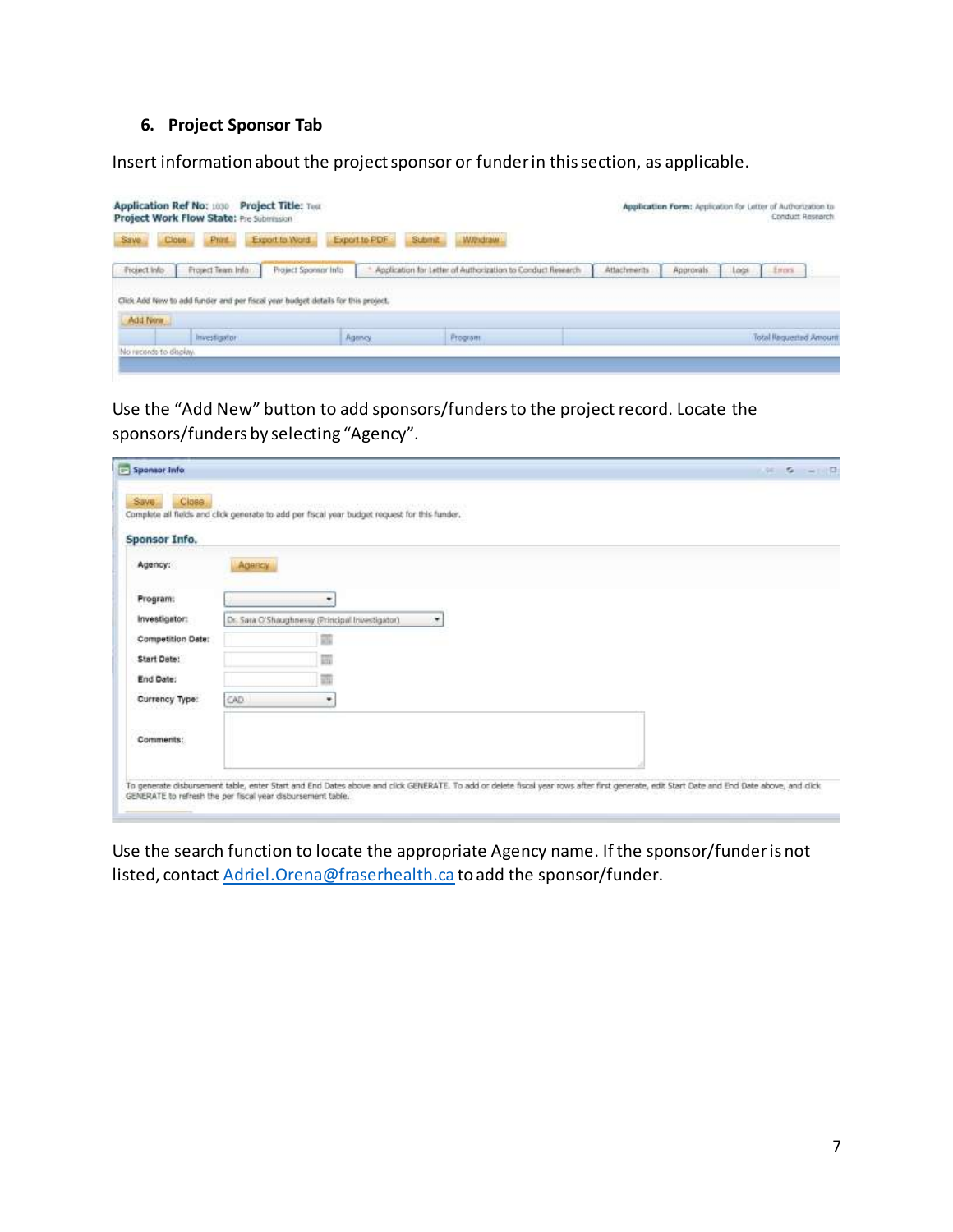| Agency List   |                                     |                           |                  | $\mathsf{x}$ |
|---------------|-------------------------------------|---------------------------|------------------|--------------|
|               | Start With <sup>@</sup> Any part    |                           |                  | ۰            |
| Agency Name:  |                                     |                           |                  |              |
| Abbreviation: |                                     |                           |                  |              |
| Search        | Reset                               |                           |                  |              |
|               |                                     |                           |                  |              |
|               |                                     |                           |                  |              |
| Options       | Name                                | Abbreviation              | <b>Source</b>    |              |
|               | $\mathbf{v}$                        | $\vert \mathcal{A} \vert$ | V                |              |
| Select        | Fraser Health Professional Practice | FH PP                     | Health Authority |              |

## **7. Complete the Application to Initiate a Project Record tab.**

Langley Memorial Hospital Foundation

Ridge Meadows Hospital Foundation

Physiotherapy Association of British Columbia

Select

Select

Select

**FRATE IN THEFT THE IVE TO** 

| Project Info           | Project Team Info.                                                                                                              | Project Sponsor Info                                              | Application to Initiate a Project Record                                                                                                  | Attachments | Approvals<br>Logs |  |
|------------------------|---------------------------------------------------------------------------------------------------------------------------------|-------------------------------------------------------------------|-------------------------------------------------------------------------------------------------------------------------------------------|-------------|-------------------|--|
| Project Intake Form    |                                                                                                                                 |                                                                   |                                                                                                                                           |             |                   |  |
|                        |                                                                                                                                 |                                                                   |                                                                                                                                           |             |                   |  |
|                        |                                                                                                                                 |                                                                   | The project intake form informs us about the services that you'll require from the Department of Evaluation and Research Services (DERS). |             |                   |  |
|                        | 1.1) * Principal Investigator affiliation status:                                                                               |                                                                   |                                                                                                                                           |             |                   |  |
|                        | Principal Investigators of research projects conducted at                                                                       |                                                                   |                                                                                                                                           |             |                   |  |
|                        | Fraser Health must be Fraser Health employees/privileged<br>physicians, or academic investigators who have signed criti-        |                                                                   |                                                                                                                                           |             |                   |  |
|                        | an affiliation agreement with Fraser Health. If an affiliation<br>agreement is required, plaase submit an Affiliation Agreement |                                                                   |                                                                                                                                           |             |                   |  |
|                        | Request Event Form. If applicable, the Letter of Authorization<br>to Conduct Research will not be issued until the Affiliation  |                                                                   |                                                                                                                                           |             |                   |  |
| Acrooment is executed. |                                                                                                                                 |                                                                   |                                                                                                                                           |             |                   |  |
|                        | Fraser Health employee/privileged physician                                                                                     |                                                                   |                                                                                                                                           |             |                   |  |
|                        |                                                                                                                                 | External Academic Investigator with FH affiliation status granted | External Academic Investigator - FH affiliation status not yet granted (Submit Event form for Affiliation Status Request)                 |             |                   |  |
|                        |                                                                                                                                 |                                                                   |                                                                                                                                           |             |                   |  |
| o                      | 1.2) * Fraser Health Study She(s)                                                                                               |                                                                   |                                                                                                                                           |             |                   |  |
| Check oil that apply   |                                                                                                                                 |                                                                   |                                                                                                                                           |             |                   |  |
|                        | Abbotsford Regional Hospital and Cancer Centre                                                                                  |                                                                   |                                                                                                                                           |             |                   |  |
| Burnaby Hospital       | Chiliwack General Hospital                                                                                                      |                                                                   |                                                                                                                                           |             |                   |  |
| Delta Hospital         |                                                                                                                                 |                                                                   |                                                                                                                                           |             |                   |  |
|                        | Eagle Ridge Hospital                                                                                                            |                                                                   |                                                                                                                                           |             |                   |  |
|                        | The complete the control                                                                                                        |                                                                   |                                                                                                                                           |             |                   |  |

LMH-F

**RMH-F** 

PT Assoc BC

FH Foundation

FH Foundation

Professional Association

This section collects information about the nature of the project being submitted (e.g. a request to apply for external research funding, a request for a Letter of Authorization for an existing project), and will identify the necessary sub-approvals required before the Letter of Authorization can be issued.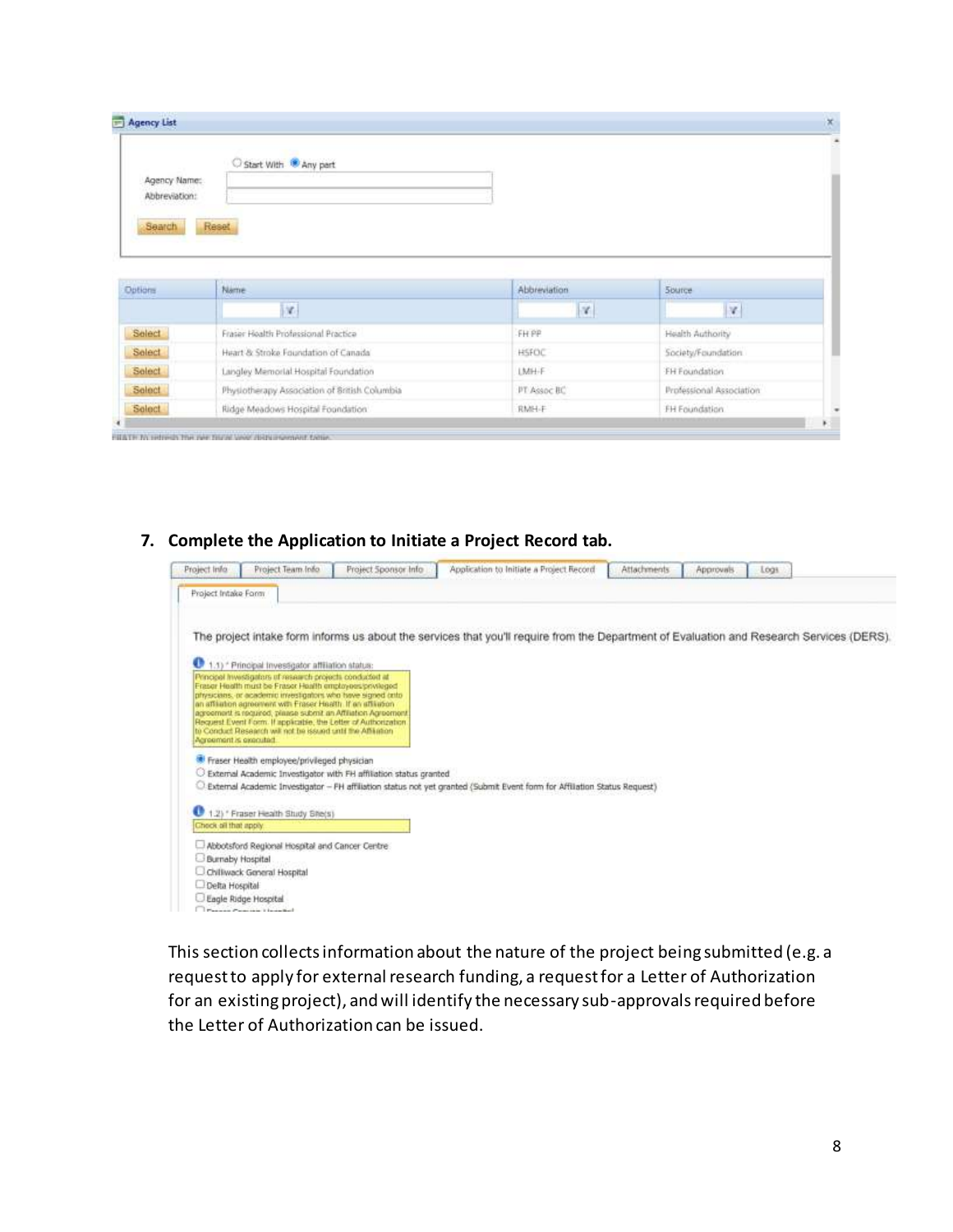## **8. Submit the application form**

Once you select the appropriate application form, you will be assigned a temporary Application Reference Numberwill the application is in draft format. This will be replaced with a permanent File Number once the application form is submitted.

Complete the questions found in each tab. Make sure to **SAVE your work frequently**. If you close the application or browser without saving, all changes will be lost. Note that questions with a **\*red asterisk** are required.

If no further sub-approvals are required, the Department of Evaluation and Research Services will issue the Letter of Authorization in the Attachments tab and mark the submission as "Active".

If further sub-approvals are required, the application will be marked as "Pending". Please follow the next steps.



## **9. Navigate to "Applications: Post-Review" from your home page**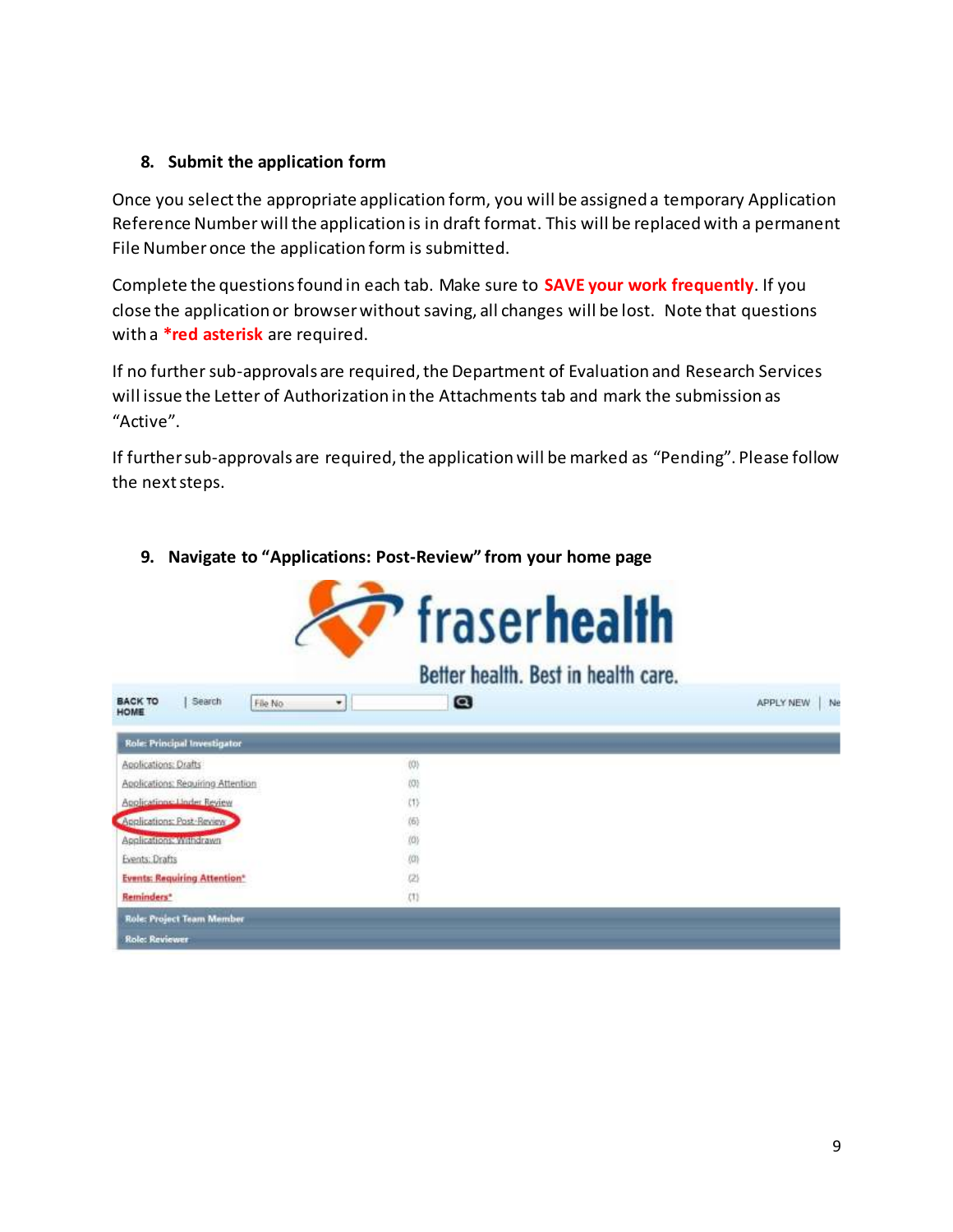#### 10. **Locate the appropriate study from the list**.

Select "Events" to access the intake forms for the sub-approvals.

# Better health, Best in health care.

| Search<br><b>BACK TO</b><br><b>HOME</b>           | File No<br>۰                                | Q                                           |                                                                                |                                                              | Useful Links<br>APPLY NEW<br>News:                                    |
|---------------------------------------------------|---------------------------------------------|---------------------------------------------|--------------------------------------------------------------------------------|--------------------------------------------------------------|-----------------------------------------------------------------------|
| <b>Reset Fiters</b>                               | Export To Excel                             |                                             |                                                                                |                                                              |                                                                       |
|                                                   | File No.                                    | Project Title                               | Principal Investigator                                                         | Application Type                                             | Status Snapshot                                                       |
|                                                   | N                                           | $ \nabla $                                  | $ \mathcal{F} $                                                                | All<br>۰                                                     | $\mathcal{R}$                                                         |
| <b>Clune</b><br>View<br>Events<br>Latest Worldfow | 2020561                                     | Test for Run-Through #2                     | Dr. Sara O'Shaughnessy<br>(Evaluation and Research)<br>Services                | Application to Initiate a Project<br>Record (Awards'Awards)  | Project Status: Active.<br>Workflow Status: Approval<br>Decision Made |
| Clone<br><b>View</b><br>Events<br>Latest Workflow | <b>CONSULTA</b><br>2020560<br>5.66 56.89 N. | Test - operational approval run<br>through. | Dr. Sara D'Shaughnessy<br>(Evaluation and Research)<br>Services)<br>dio tenero | Application to Initiate a Project<br>Record (Awards) Awards) | Project Status: Pending<br>Workflow Status: Aconval<br>Decision Made  |

#### **11. Events Page**

The events page will provide a list of applications related to the various sub-approvals that may be required. Complete each form as necessary. Multiple forms may be submitted concurrently. If you are unsure which forms are required for your study, please contact [Research.Approvals@fraserhealth.ca](mailto:Research.Approvals@fraserhealth.ca) for guidance.

#### **Create New Event**

| Event Form Name:                                                   | <b>Description</b>                                                                                                                                                                                                                                                                                                                                                                                                                                                                                                                                                                                                                                                                                                                                                                                                                                                                                                                                                        |  |  |  |  |
|--------------------------------------------------------------------|---------------------------------------------------------------------------------------------------------------------------------------------------------------------------------------------------------------------------------------------------------------------------------------------------------------------------------------------------------------------------------------------------------------------------------------------------------------------------------------------------------------------------------------------------------------------------------------------------------------------------------------------------------------------------------------------------------------------------------------------------------------------------------------------------------------------------------------------------------------------------------------------------------------------------------------------------------------------------|--|--|--|--|
|                                                                    |                                                                                                                                                                                                                                                                                                                                                                                                                                                                                                                                                                                                                                                                                                                                                                                                                                                                                                                                                                           |  |  |  |  |
| Cost Centre<br>Recruent                                            | Request a Fraser Health cost centre for this research project.                                                                                                                                                                                                                                                                                                                                                                                                                                                                                                                                                                                                                                                                                                                                                                                                                                                                                                            |  |  |  |  |
| Dean user                                                          |                                                                                                                                                                                                                                                                                                                                                                                                                                                                                                                                                                                                                                                                                                                                                                                                                                                                                                                                                                           |  |  |  |  |
| Data Access<br>Agreement                                           | The purpose of this form is to confirm that data transmission and storage procedures of your initiative meet Fraser Health and/or provincial requirements. Please<br>complete this section if the study requires access to personal information that is collected or maintained by Fraser Health. If you require assistance, please email our<br>Research Privacy Advisor at deansimmons@fraserhealth.ca. "Personal information include the following: individual's name; all geographic subdivisions smaller than a<br>province, including street address, city, country, postal code birth date; home telephone numbers home fax numbers; electronic mail addresses; SIN; MRN; PHN; device<br>identifiers and serial numbers; biometric identifiers; full face or identifiable photographic images and any comparable images; and any other unique identifying number,<br>characteristic, or code, except a code to permit re-identification of the de-identified data. |  |  |  |  |
| Octavia user                                                       |                                                                                                                                                                                                                                                                                                                                                                                                                                                                                                                                                                                                                                                                                                                                                                                                                                                                                                                                                                           |  |  |  |  |
| Contracts Intake                                                   | Provide information to complete a contracts through Fraser Health                                                                                                                                                                                                                                                                                                                                                                                                                                                                                                                                                                                                                                                                                                                                                                                                                                                                                                         |  |  |  |  |
| Affiliation<br>Acceement<br>Recruest                               | Non-Frauer Health Principal Imestigators conducting research in Fraser Health must apply for affiliated status prior to commencement of the research                                                                                                                                                                                                                                                                                                                                                                                                                                                                                                                                                                                                                                                                                                                                                                                                                      |  |  |  |  |
| Putri user                                                         |                                                                                                                                                                                                                                                                                                                                                                                                                                                                                                                                                                                                                                                                                                                                                                                                                                                                                                                                                                           |  |  |  |  |
| <b>CTMS</b> Intake                                                 | Clinical Trial Management System (CTMS) is a cloud-based software that helps maintain and manage the administrative aspects of clinical research operations.<br>throughout the research lifecycle. It helps track patient enrollment as well as study visits, and it improves the financial management and billing. All studies that are<br>publicly registered on a clinical trial registry are strongly encouraged to be added to the CTMS. For more information, please visit the Frager Health CTMS SharePoint site<br>at http://frworkspaces/sites/Reaffiree-CTMS/default.asps.                                                                                                                                                                                                                                                                                                                                                                                      |  |  |  |  |
| research approvals.                                                |                                                                                                                                                                                                                                                                                                                                                                                                                                                                                                                                                                                                                                                                                                                                                                                                                                                                                                                                                                           |  |  |  |  |
| Desartment<br>Acceement to<br>Provide Research<br>Related Services | Studies requiring the provision of services from Fraser Health departments/units to support the research must apply for operational approval using this form.                                                                                                                                                                                                                                                                                                                                                                                                                                                                                                                                                                                                                                                                                                                                                                                                             |  |  |  |  |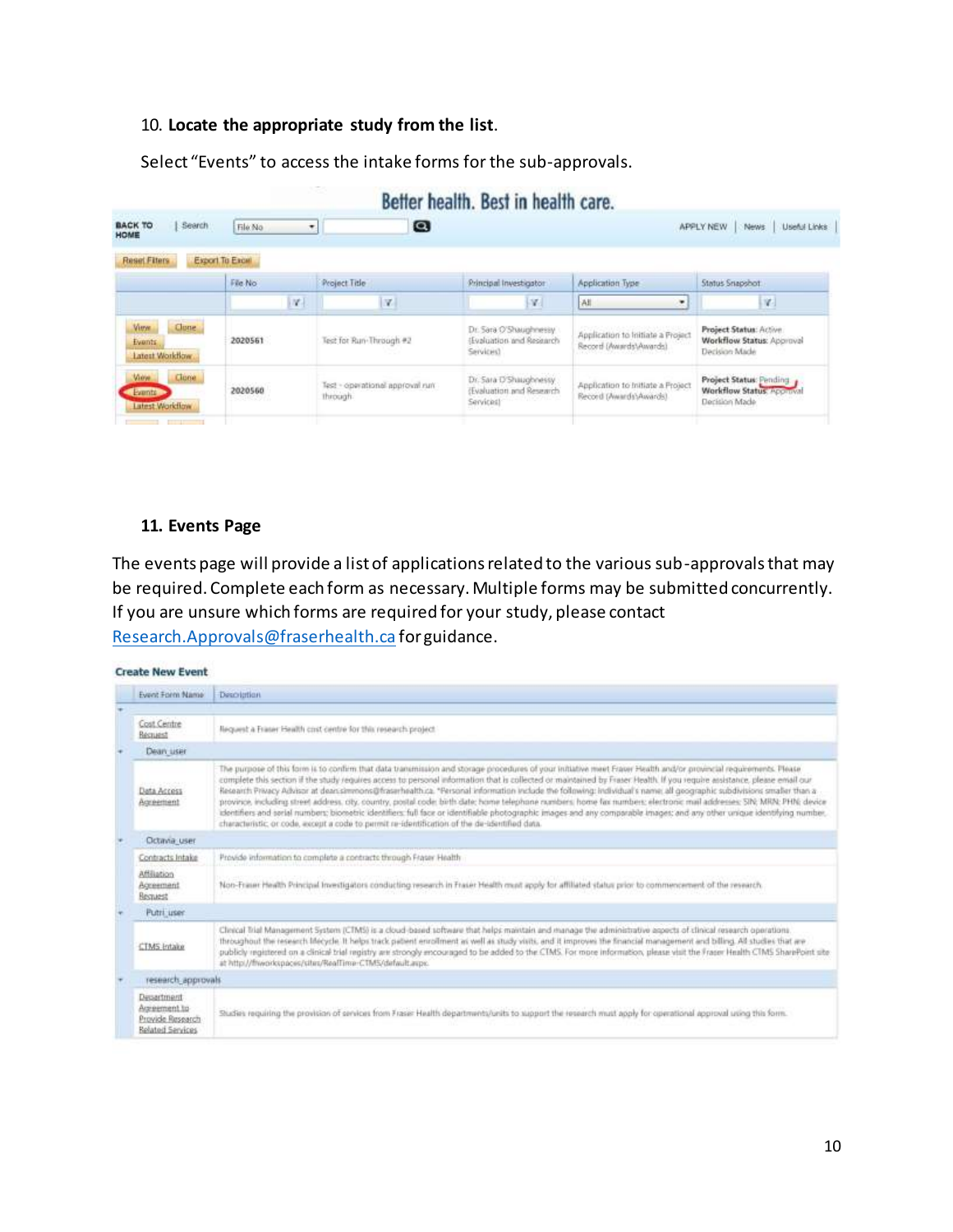## **12. Complete and submit each form, as applicable**

If any changes are required, you will be directly notified, and the event forms will be visible as "Events: Requiring Attention" on your home page.

| Search<br><b>BACK TO</b><br>File No.<br>HOME | $\boldsymbol{\omega}$<br>۰ | APPLY NEW<br>News:<br><b>Useful Links</b> |
|----------------------------------------------|----------------------------|-------------------------------------------|
| <b>Role: Principal Investigator</b>          |                            |                                           |
| Applications: Drafts                         | 10).                       |                                           |
| Applications: Requiring Attention            | 仰                          |                                           |
| Applications: Under Review                   |                            |                                           |
| Applications: Post-Review                    |                            |                                           |
| Applications: Withdrawn                      | 白田田                        |                                           |
| Events: Drafts                               |                            |                                           |
| <b>Events: Requiring Attention*</b>          | (2)                        |                                           |
| Reminders*                                   | (1)                        |                                           |
| <b>Role: Project Team Member</b>             |                            |                                           |
| <b>Role: Reviewer</b>                        |                            |                                           |

### **13. Click "Events: Requiring Attention"**

This will show you the list of all submissions with Events Requiring Attention. Select "Events" from the file you wish to resubmit.

| Search<br><b>BACK TO</b><br>HOME                   | File No<br>×                | ◙                                          |                                                                 |                                                                               | Useful Links<br>APPLY NEW<br>News                                             |
|----------------------------------------------------|-----------------------------|--------------------------------------------|-----------------------------------------------------------------|-------------------------------------------------------------------------------|-------------------------------------------------------------------------------|
| <b>Reset Fiters</b>                                | Export To Excel<br>File No: | Project Title                              | Principal Investigator                                          | Application Type                                                              | Status Snapshot                                                               |
|                                                    | IV.                         | T                                          | IV.                                                             | All<br>٠                                                                      | $\mathbb{Z}$                                                                  |
| View<br>Clone.<br><b>Stoon</b><br>Larger Worldlow  | 2020560                     | Test - operational approval run<br>through | Dr. Sata O'Shaughnessy<br>(Evaluation and Research<br>Serviced  | Application to Initiate a Project<br>Record (Awards'\Awards)                  | Project Status: Pending<br><b>Worldflow Status: Approval</b><br>Decision Made |
| <b>Mew.</b><br>Clone<br>Events:<br>Latest Worldlow | 2020548                     | Test 4                                     | Dr. Sala O'Shaughnessy<br>(Evaluation and Research<br>Services) | Initial Application for Clinical<br>Studies (Certification)/Human<br>Ethics). | Project Status: Active<br>Worldflow Status: Approval<br>Decision Made         |